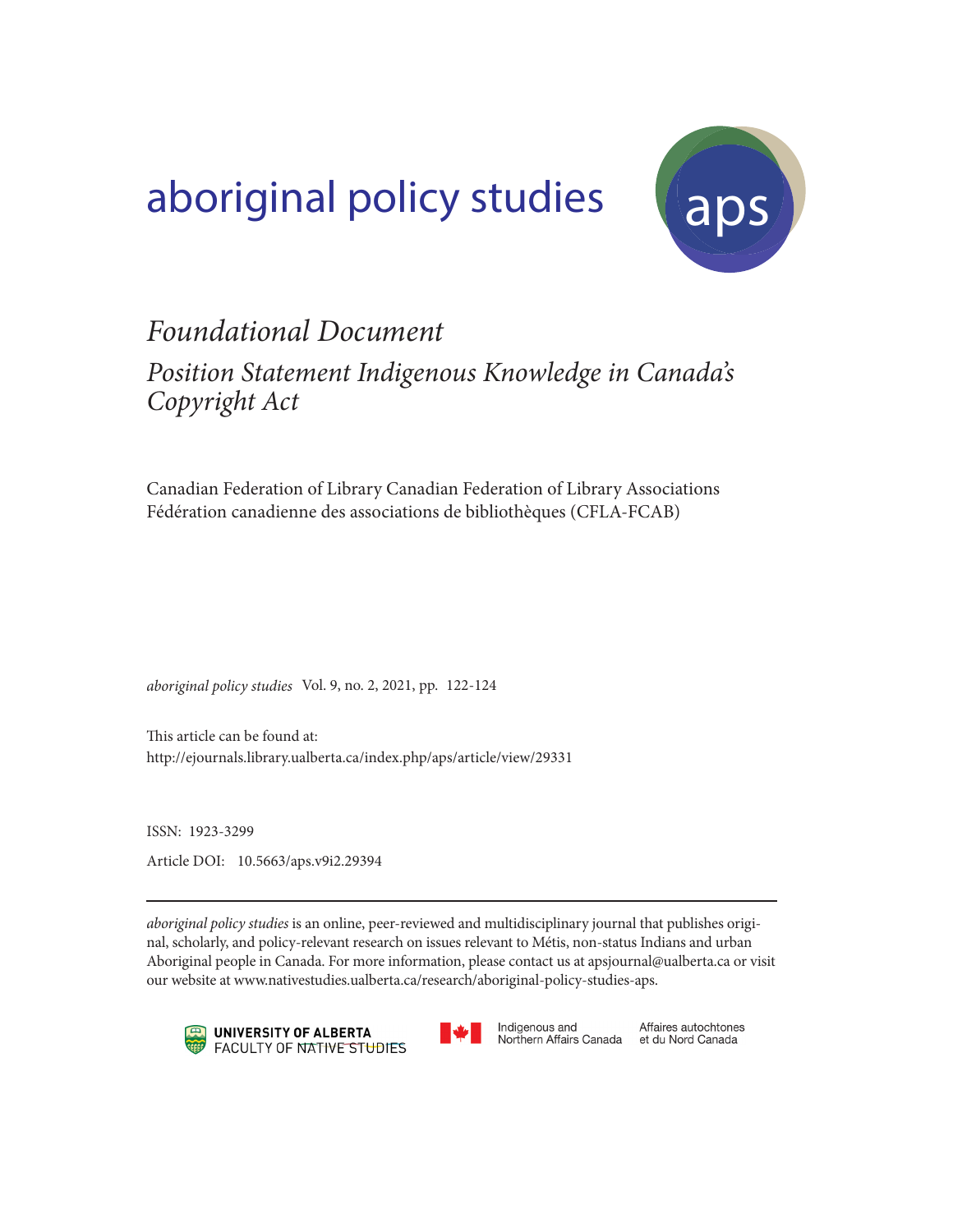Canadian Federation of Library Canadian Federation of Library Associations Fédération canadienne des associations de bibliothèques (CFLA-FCAB)

## **Position Statement Indigenous Knowledge in Canada's Copyright Act**

#### **ISSUE:**

Canada's Copyright Act does not protect Indigenous knowledge, which may be found in published works as a result of research or appropriation. In Canadian law, the author of a published work holds the legal copyright to that knowledge or cultural expression, while the Indigenous peoples from whom the knowledge originated have lost their ownership rights.

# **BACKGROUND:**

Indigenous knowledge and cultural expressions include but are not limited to tangible and intangible expressions including oral traditions, songs, dance, storytelling, anecdotes, place names, and hereditary names. Indigenous refers to First Nations, Métis and Inuit peoples of Canada.

Indigenous knowledge is dynamic and has been sustained and transformed. Indigenous people continue to produce new knowledge in new media including music, theatre and dance, photographs, film, poetry, literary expression, language applications, blogs, social media, digital collections, etc.

Who holds "legal" copyright to that knowledge or cultural expression under Canada's current Copyright Act is often contrary to Indigenous notions of copyright ownership. Indigenous knowledge may be found in published works as a result of research or appropriation, and in these cases, the author of the published work holds the "legal" copyright to that knowledge or cultural expression, while Indigenous peoples would see the owners as the people from where the knowledge originated. As in Western notions of copyright, Indigenous peoples regard unauthorized use of their cultural expressions as theft.

Canadian libraries, some of which hold archives, are beginning to partner with Indigenous peoples for the collection, preservation and provision of access to Indigenous knowledge. Research libraries may act as repositories for scientific data gathered in collaboration with Indigenous peoples. Libraries hold, and provide access to, collections of Indigenous knowledge, artifacts and cultural expression, with an emerging understanding that the concerns and wishes of Indigenous peoples should be addressed in order to ensure the ongoing collection and preservation of such content. Libraries rely on agreements with donors and aim to follow Indigenous protocols when they work with communities.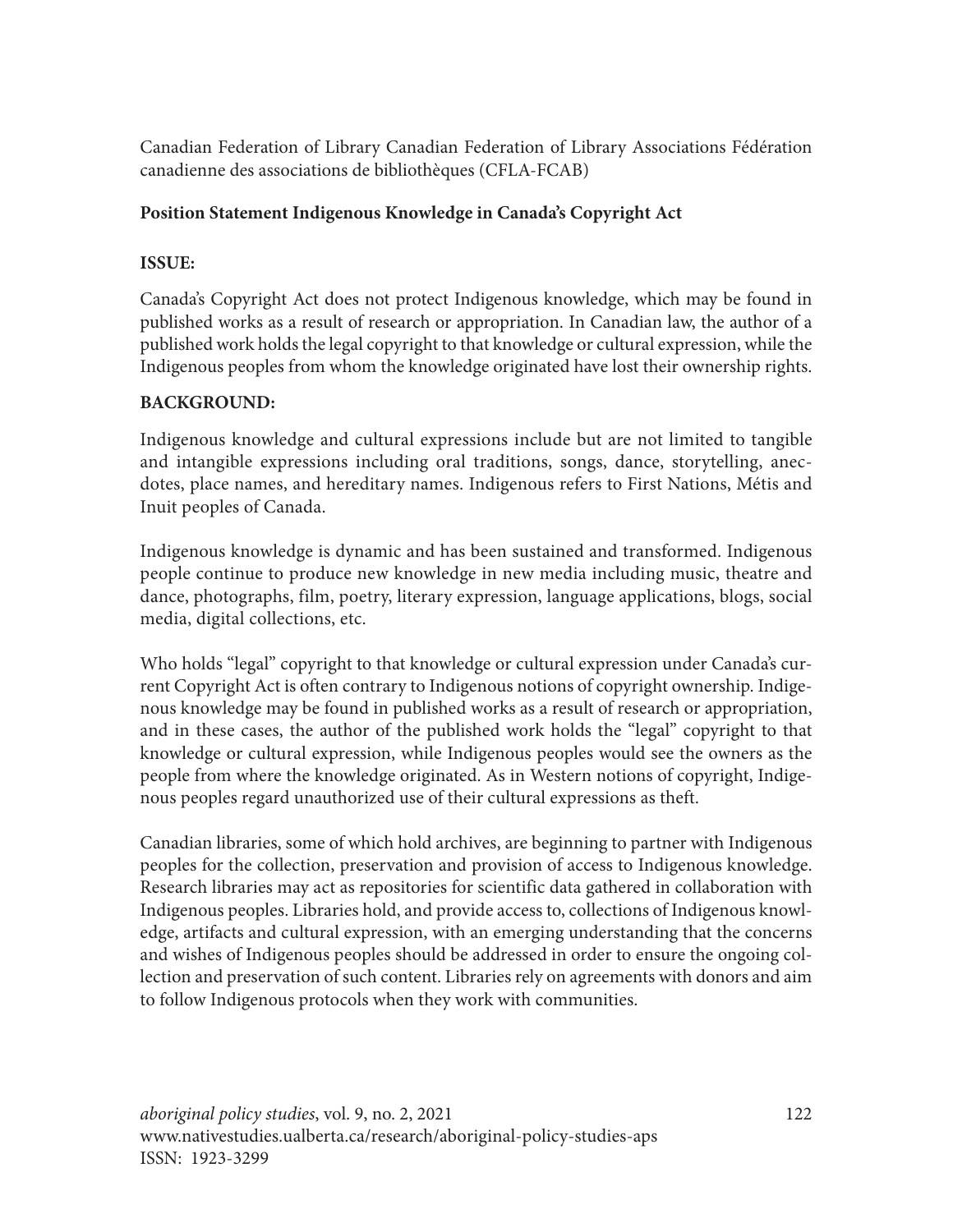#### **ANALYSIS:**

Our recommendations are informed and can be read in the context of the CFLA-FCAB Truth and Reconciliation Committee Report (2017), which made 10 key recommendations, including #8, which specifically addressed intellectual property concerns. Canada's Copyright Act must take steps to include protection of Indigenous knowledge and languages and ensure that Indigenous peoples can actively benefit from sharing but also maintaining agency over their own knowledge. This can be achieved through consulting with Indigenous peoples in Canada and including protection of Indigenous knowledge in Canada's legislation as understanding of the needs evolves. On the international level, this understanding may arise through the work of the World Intellectual Property Organization (WIPO) – Intergovernmental Committee on Intellectual Property and Genetic Resources, Traditional Knowledge and Folklore and the exploration of national experiences in that forum.

Canada's work in this area must accord with the *UN Declaration on the Rights of Indigenous Peoples*, noting in particular Article 31:

1. Indigenous peoples have the right to maintain, control, protect and develop their cultural heritage, traditional knowledge and traditional cultural expressions, as well as the manifestations of their sciences, technologies and cultures, including human and genetic resources, seeds, medicines, knowledge of the properties of fauna and flora, oral traditions, literatures, designs, sports and traditional games and visual and performing arts. They also have the right to maintain, control, protect and develop their intellectual property over such cultural heritage, traditional knowledge, and traditional cultural expressions.

2. In conjunction with Indigenous peoples, States shall take effective measures to reconize and protect the exercise of these rights.

#### **RECOMMENDATION:**

## *CFLA-FCAB recommends that the Copyright Act respect, affirm and recognize Indigenous peoples ownership of their traditional and living respective Indigenous knowledge.*

#### *Indigenous refers to First Nations, Métis and Inuit peoples of Canada.*

The Government of Canada should work with Indigenous peoples in Canada to explore mechanisms to protect Indigenous knowledge from unauthorized use through copyright legislation and to ensure that Indigenous concepts of ownership are respected, while enabling the originating community to actively exploit the knowledge.